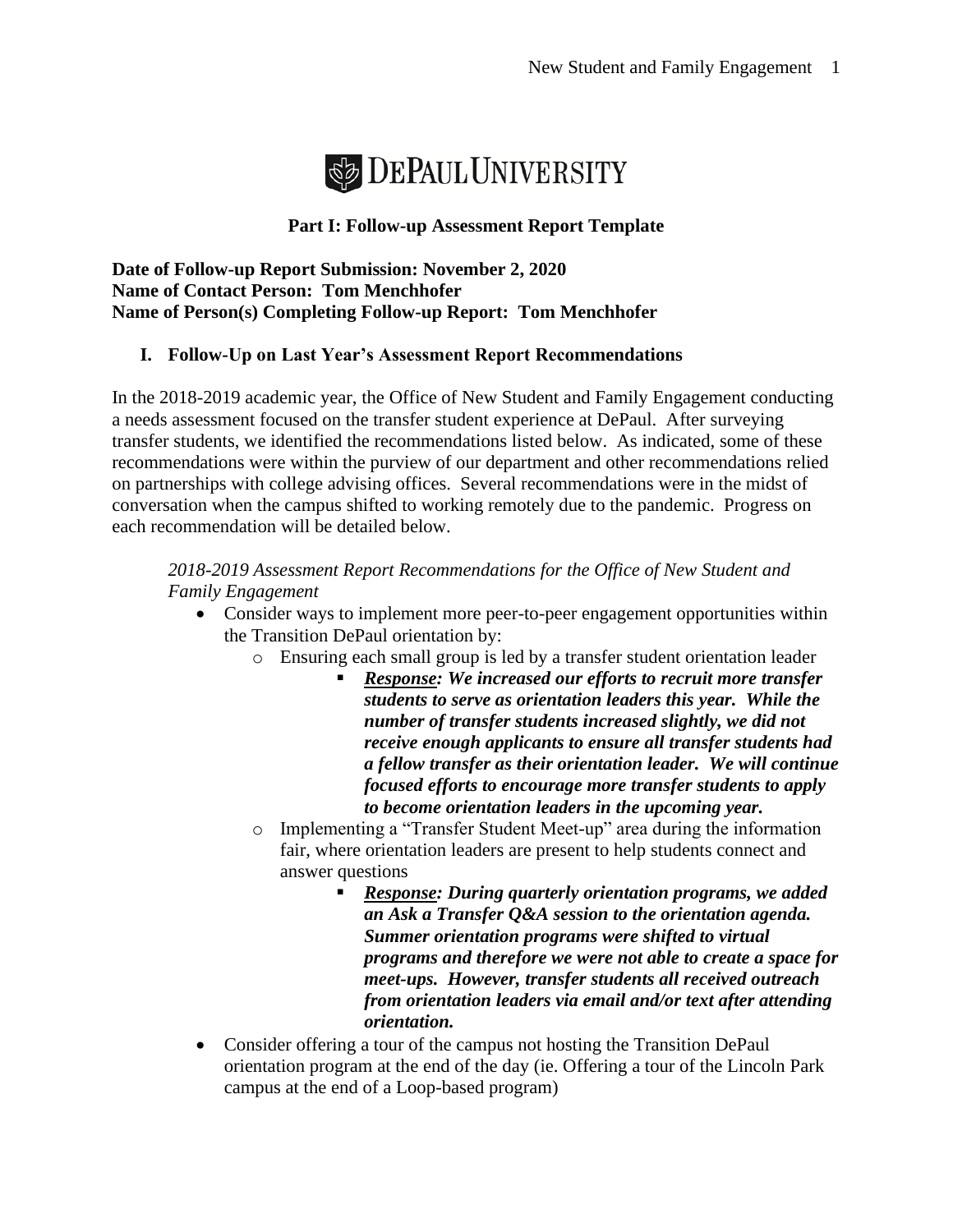## o *Response: Summer orientation programs were shifted to virtual programs and therefore we were not able to provide tours of campus.*

- Facilitate the ongoing support of transfer students throughout their first quarter, and potentially their first year at DePaul.
	- o Consider facilitating transfer student events once a quarter
		- *Response: See below*.
	- o Consider implementing a transfer student mentoring program
		- *Response: See below.*

*2018-2019 Assessment Report Recommendations for the College Advising Offices*

- Increase advisor outreach to new transfer students
	- o *Response: Due to the shift online, college advisors communicated with new transfer students to schedule advising appointments this past summer. Capacity issues for advising teams limit the ability for extended outreach to new students.*
- Consider creating peer support for transfer students within the colleges
	- o *Response: Transfer Peer Mentor programs now exist in the colleges. Student mentors conduct outreach to new transfer students and arranged programs to which transfers were invited. These transfer peer mentor programs gained access to Mentor Collective resources in 2019-2020 to help recruit new transfer students and to assist with the matching process between students and mentors.*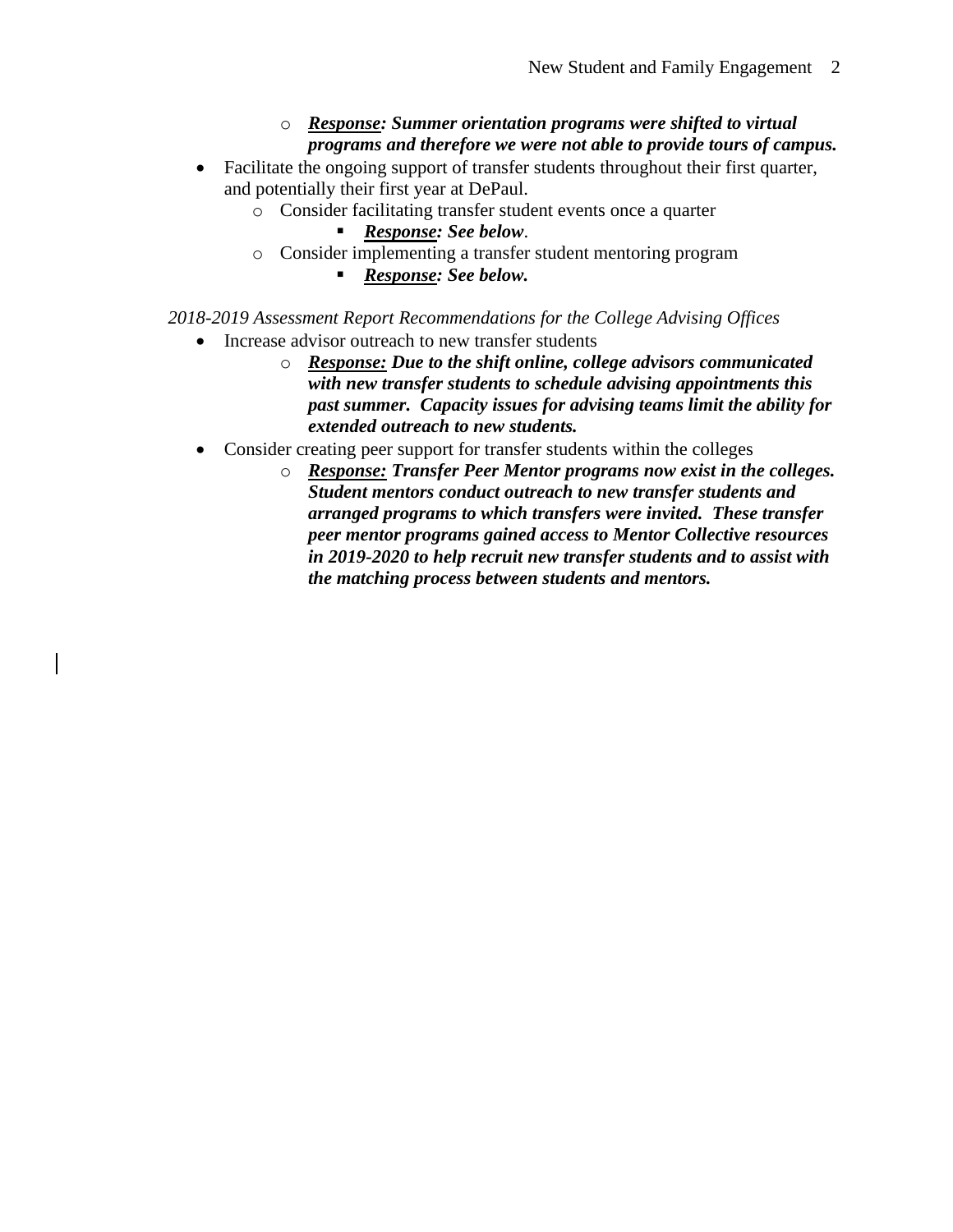

**Part II: Annual Assessment Report Template: Alternative Reflection** Academic Year: 2019-2020

**Date of Report Submission: November 2, 2020 Name of Department / Unit: New Student and Family Engagement Name of Contact Person: Tom Menchhofer Name of Person(s) completing report or contributing to the project: Tom Menchhofer**

## **I. Reflection on Student-facing Program-areas**

In March 2020, the COVID-19 pandemic and the shift to remote working provided a unique challenge for NSFE staff and programs. As we were preparing for the start of our busiest time of year with the opening of the orientation and Chicago Quarter registration system in early April, it was paramount that we set up remote systems quickly. Within two business days, the team established a virtual office, created multiple Microsoft Teams channels to manage communications and planning, and began making updates to our planning timelines. For the sake of this assessment, we will provide a review of two of our program areas, Fostering a Sense of Belonging and Campus Resource Knowledge. We will discuss both the challenges and opportunities that have been presented during this unprecedented time.

## *Program Area #1: Fostering a Sense of Belonging*

*NSFE programs assist students in establishing a sense of belonging within the greater DePaul community. Through orientation programs, Common Hour lessons, and student success coaching appointments, new students are provided opportunities to connect with faculty, staff, and peers in an effort to deepen students' engagement with and commitment to DePaul. Additionally, programs assist in creating a connection between students and the city of Chicago by teaching them to navigate the city and identifying both formal and informal learning opportunities*.

Prior to this year, the departmental programs and activities that lead to an increased sense of belonging for new students focused on being in-person. Orientation programs, Chicago Quarter courses, our Blue Demon Welcome convocation event, and our success coaching appointments all needed to shift to a virtual format for the first time.

## **Challenges**:

- Limited time to plan a new approach to deliver programs in new modalities. This challenge led to times when programs or activities needed to scale back plans and prioritize what must be included.
- Building community in Zoom rooms is significantly harder than when in person. In summer 2020, many of us were still working to identify best practices for online engagement through trial and error. Meanwhile, students and staff alike were experiencing Zoom fatigue making it crucial to balance a desire to build synchronous programs and recognize the toll long sessions may take on participants.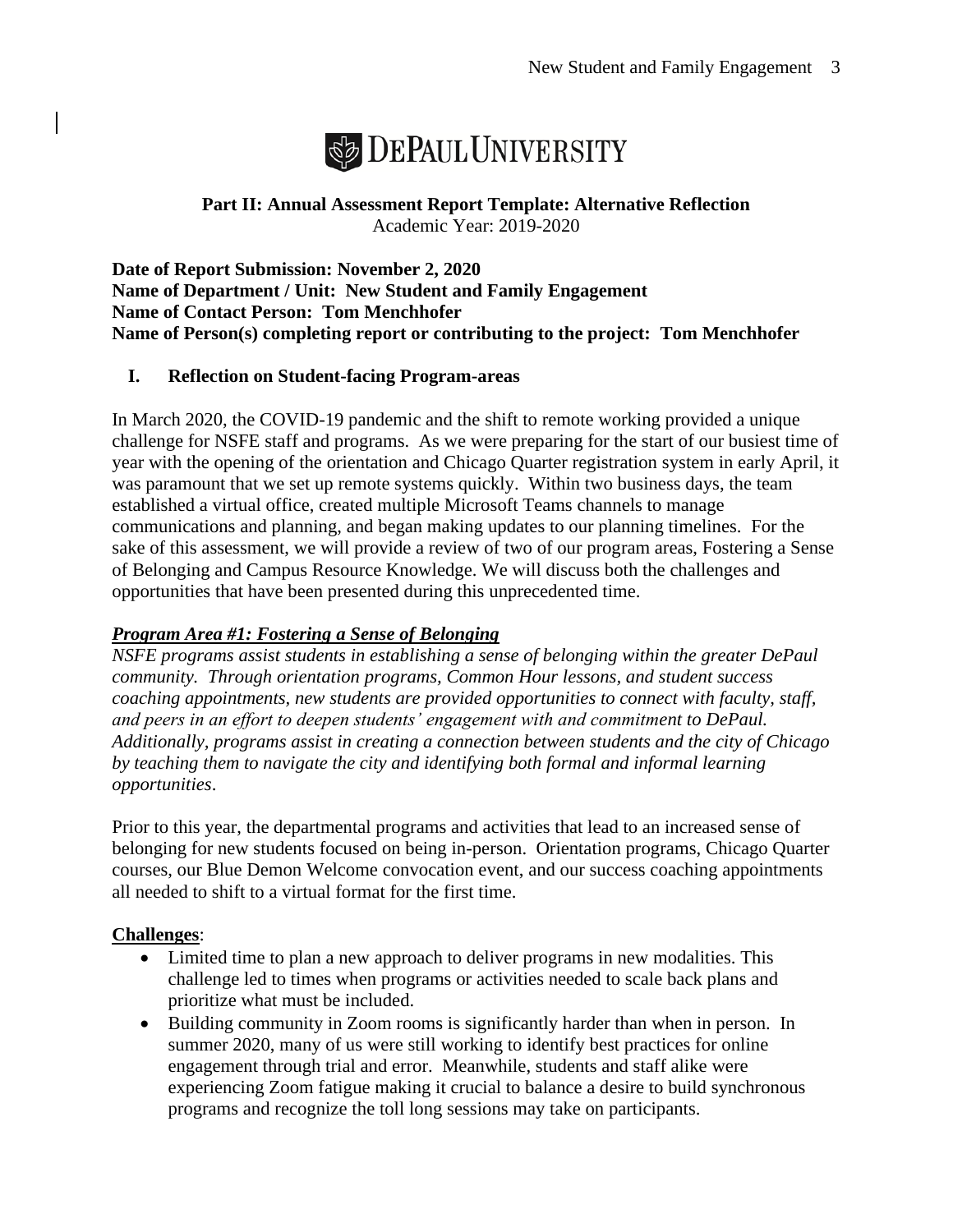- Lost ability to have ongoing conversations with students throughout the hours of the orientation or CQ programs—students needed to work harder to access staff or resources when in person they might have more quickly consulted a peer in close proximity to them.
- Issues of equity and access to technology resources presented themselves in more obvious ways—WiFi connectivity issues, ability to find private spaces to connect to events or classes, access to well-functioning computers.
- Staff and peer mentors needed additional training to support new students in these virtual environments (virtual engagement strategies, technology trainings).

#### **Opportunities**:

- We redesigned the entirety of our summer orientation programs to take place in a virtual environment. Summer 2020 orientation programs include an asynchronous preorientation online module, synchronous Zoom sessions, and separately scheduled Zoom advising appointments. Additionally, we designed and created a library of videos, a virtual magazine, and a care package to supplement the orientation experience. In response to these program changes, the team renegotiated and lowered the orientation fee. These shifts introduced some new possibilities for orientation moving forward including creating options for both virtual and in-person programs and potentially shifting how and when students gain access to an academic advisor to register for classes.
- During the summer of 2020, our department pivoted our approach to how we engaged with incoming students and created a sense of belonging following orientation. At orientation, Orientation Leaders lead small groups with incoming students, and after the programs leveraged these relationships by creating virtual outreach opportunities to connect with these students. We used the AT&T Landline Texting platform to communicate with incoming students. Student leaders also planned virtual events and met with new students in 1:1 Zoom appointments. We will continue this practice in future years as a way to continue to engage students throughout the summer.
- A shift to online Chicago Quarter sections also pushed us to consider how to facilitate the Common Hour curriculum virtually (synchronously and asynchronously). A unique opportunity to collaborate with the Center for Teaching and Learning emerged leading to the creation of new online Common Hour modules for first-year students in CQ classes. Additionally, we identified ways for CQ classes to better utilize D2L to its full capacity by creating submission folders to collect and grade Common Hour assignments, setting up all courses with a pre-built D2L grade book to track Common Hour points and attendance, uploading pre-populated content to ensure ease in facilitation for CQMs and Staff Professionals. By creating these structures using D2L, we hoped to free up more time for CQMs and SPs to focus on building community in synchronous Zoom sessions and 1:1 meetings outside of class. These online modules will continue to be useful in the future even if we return to in-person instruction.
- The Student Success Coaching program also pivoted to conduct appointments online rather than in person. Through summer outreach initiatives, we learned that students might be more willing to answer the phone and have a conversation than in previous years given this virtual environment. Therefore, this year we will be leaning more heavily on phone calling to make connections with our first-year students and will use texting and emails when needed. We also adjusted the coaching program to ensure we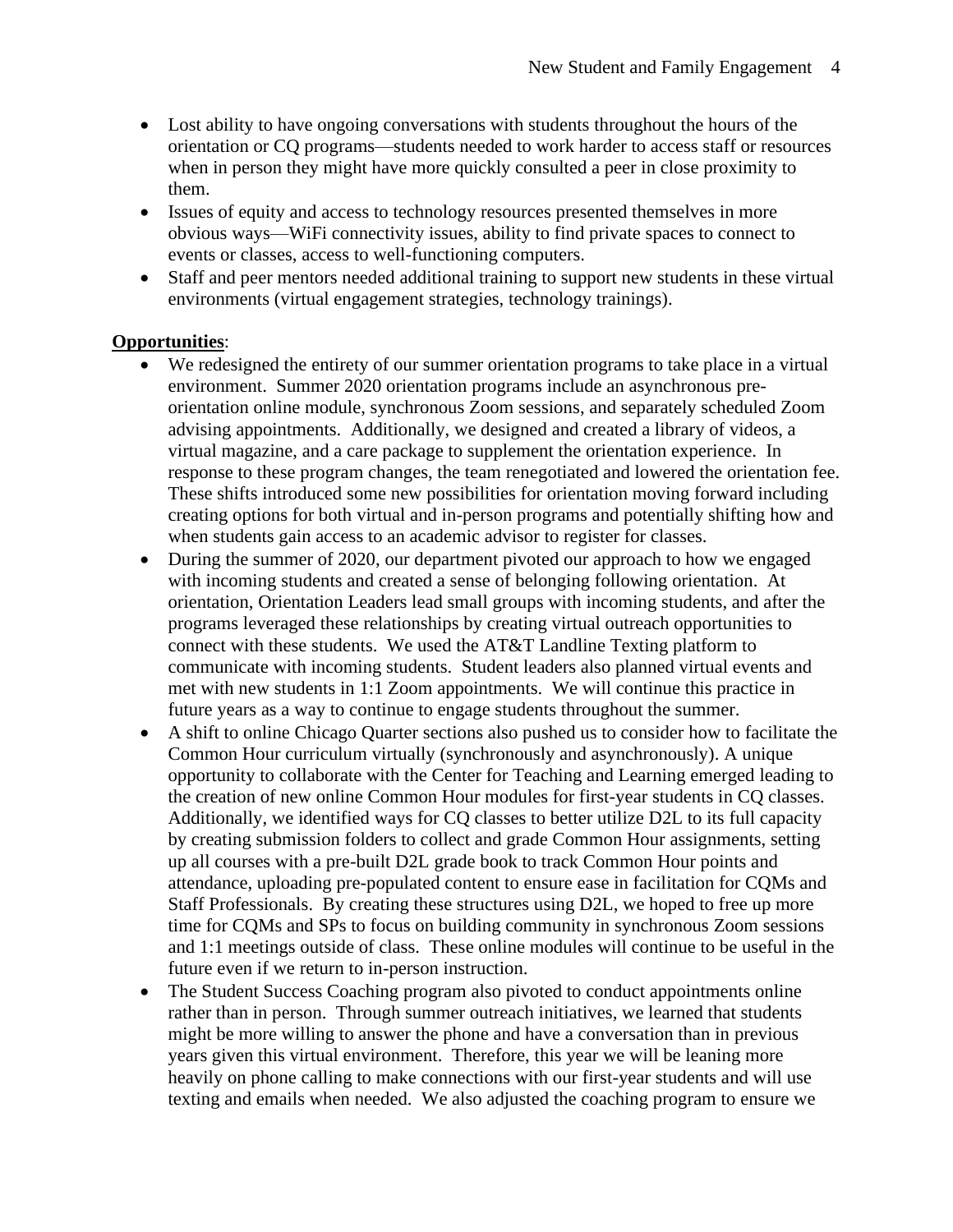are adapting our model to fit each student's individual needs, rather than taking a prescribed approach with all participants. We believe this will increase the number of sessions a student is likely to have with a Success Coach, therefore increasing both the amount of support they receive from our program and their sense of belonging at DePaul.

#### *Program Area #2: Campus Resource Knowledge*

*NSFE programs introduce new students to myriad campus resources available to support their academic and social transition into the community. Orientation programs, Chicago Quarter courses, and the success coaching initiative seek to normalize the importance of asking for help and utilizing campus and community resources to ensure each student reaches their potential.* 

#### **Challenges**:

- DePaul's greatest asset and resource are the people who make up our community. As we shifted to a remote environment, access to meet with faculty, staff, and students became more challenging. In previous years, our orientation programs introduced new students to dozens of university members through information fairs, in-person presentations, appointments, and group activities. Chicago Quarter courses met in-person weekly on campus near the resource offices designed to support them. Student Success coaches met with students in 1:1 appointments on campus and would often escort students to resource offices. Given the limited presence on campus, we needed to redesign all of these activities and programs to serve the same purpose in new ways.
- We presented campus resource information in myriad ways this year however, students and families needed to review the material mostly asynchronously. Videos, virtual magazines, emails, and websites all contained detailed information about how to connect with campus resources yet the loss of direct, face-to-face communication was noticeable. In a sea of communications from the institution, we needed to rely on students to prioritize what content to review closely and to take action.

## **Opportunities**:

- The shift in the design of orientation programs, as described above, led to students accessing the academic advising experience differently this summer. Students who traditionally needed to wait until the end of summer to attend an orientation program in person were able to register for classes earlier in this new format. As we move into planning for future years, we will consider how we can continue this practice of making advising available earlier in one's transition process.
- Long leveraged as a resource for students in transition, the Chicago Quarter course was delivered differently this year. Before the pandemic, there was a plan to pilot two CQ courses online this fall to provide increased flexibility for students. The shift to online courses required that all sections of the CQ program went online in either asynchronous, synchronous, or hybrid formats. As planning for the next year continues we will incorporate the best learning from these courses and consider how to incorporate flexibility into the first-year seminar.
- Across campus, many resource offices have created brief videos to introduce their services and their staff teams. As resource offices have become more comfortable in creating these media productions, we see an opportunity to find creative ways to share these videos with new students. Of increasing importance is the utilization of